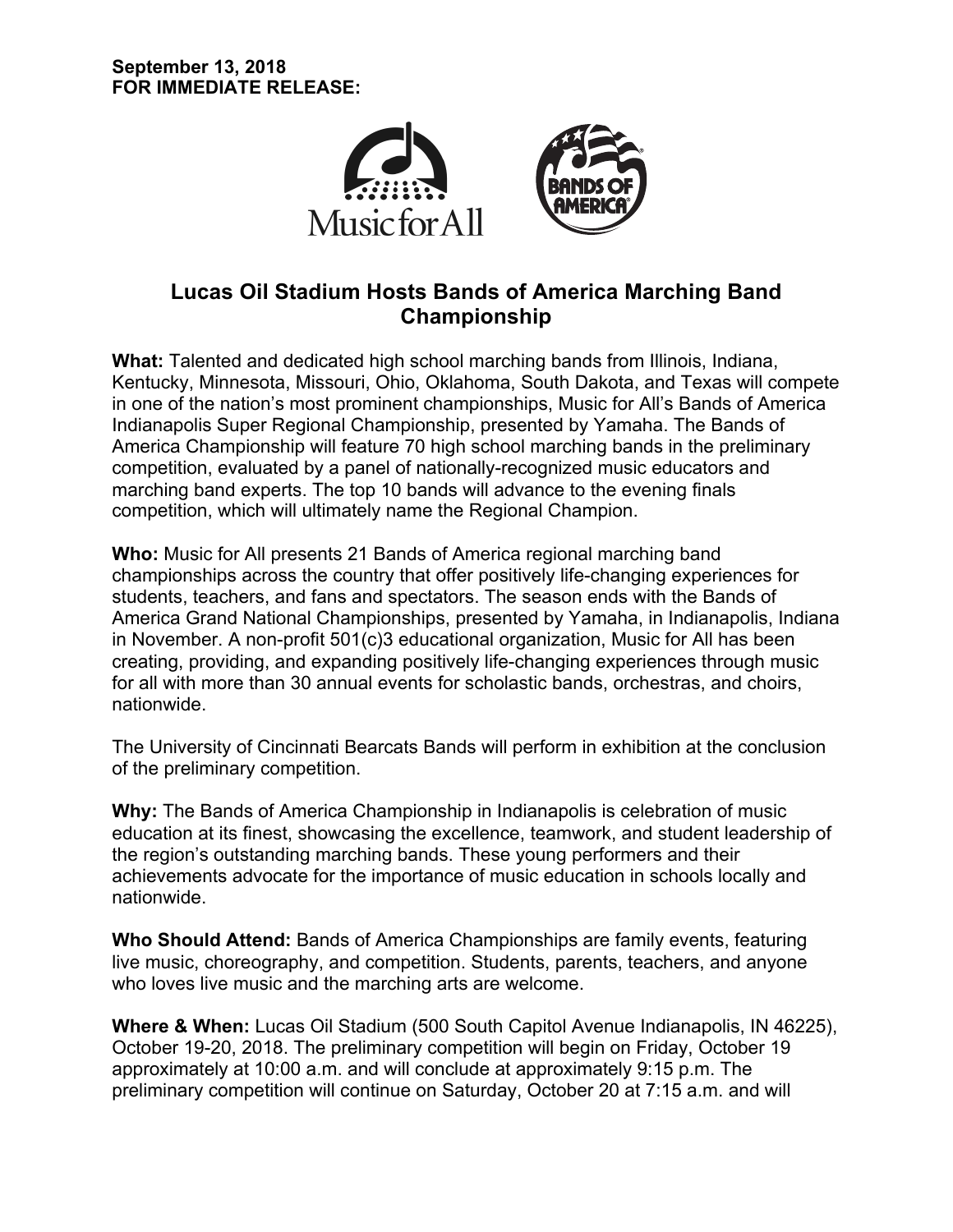## **September 13, 2018 FOR IMMEDIATE RELEASE:**

conclude at approximately 4:15 p.m. Gates will open for the finals at 6:15 p.m. with performances beginning at 7:15 p.m. All times are tentative pending the final schedule of performing bands. Current times will be listed at musicforall.org.

Ticket prices are as follows:

- Super Ticket \$51
	- o Includes Friday & Saturday General Admission Prelims and Finals Reserved Tickets
- Finals Reserved Tickets (300/400 level) \$30
- Finals General Admission Tickets (100/200 level) \$25
- Saturday Prelims Tickets \$21
- Friday Prelims Tickets \$19.

Children 10 years-old or younger are admitted free for general admission seating. Senior Citizen (65+) and Student discount tickets will be available on the day of the event only. For more information and to purchase tickets, visit: www.musicforall.org/indysuperregional.

#### **About Music for All**

Since 1975, Music for All, through its Music for All, Bands of America, Orchestra America, and choir programs, has been a destination and set the standard for scholastic music ensemble performance and music education advocacy. As a 501(c)(3) nonprofit educational organization, Music for All's mission is to create, provide, and expand positively life-changing experiences through music for all. Music for All's vision is to be a catalyst to ensure that every child in America has access and opportunity for active music making in his or her scholastic environment. Music for All serves more than 500,000 participants annually with programs that include 30+ annual events, including the Bands of America Grand National Championships and Regional Championships for marching bands, the Music for All Summer Symposium camp for students and teachers, the Music for All National Festival and Affiliate Regional Music Festivals for concert bands, orchestras, choirs, chamber ensembles, percussion ensembles, and the national honor concert band, jazz band, orchestra, and the Bands of America Honor Band that will march for the fifth time in the Rose Parade® in 2021.

#### **Sponsor Information**

Music for All efforts are supported through sponsorships, including current partnerships with National Presenting Sponsor: Yamaha Corporation of America; Official Uniform Sponsor: Fred J. Miller, Inc.; Official Student Travel Partner: Music Travel Consultants; Official Performance Equipment Sponsor: Wenger Corporation; Corporate Sponsors: Ball State University, United States Marine Drum & Bugle Corps, Zildjian and Vic Firth Company, Visit Indy and the City of Indianapolis, and Strategic Advocacy Partner: NAMM; Associate Sponsors: Delivra, DANSR, Director's Showcase International, REMO, and Woodwind & Brasswind. Music for All is also supported by the Indiana Arts Commission, Arts Council of Indianapolis, the Ball Brothers Foundation, Lilly Endowment Inc, George and Frances Ball Foundation, Allen Whitehill Clowes Charitable Foundation, CMA Foundation, Nicholas H. Noyes, Jr. Memorial Foundation, Inc., and Arthur Jordan Foundation.